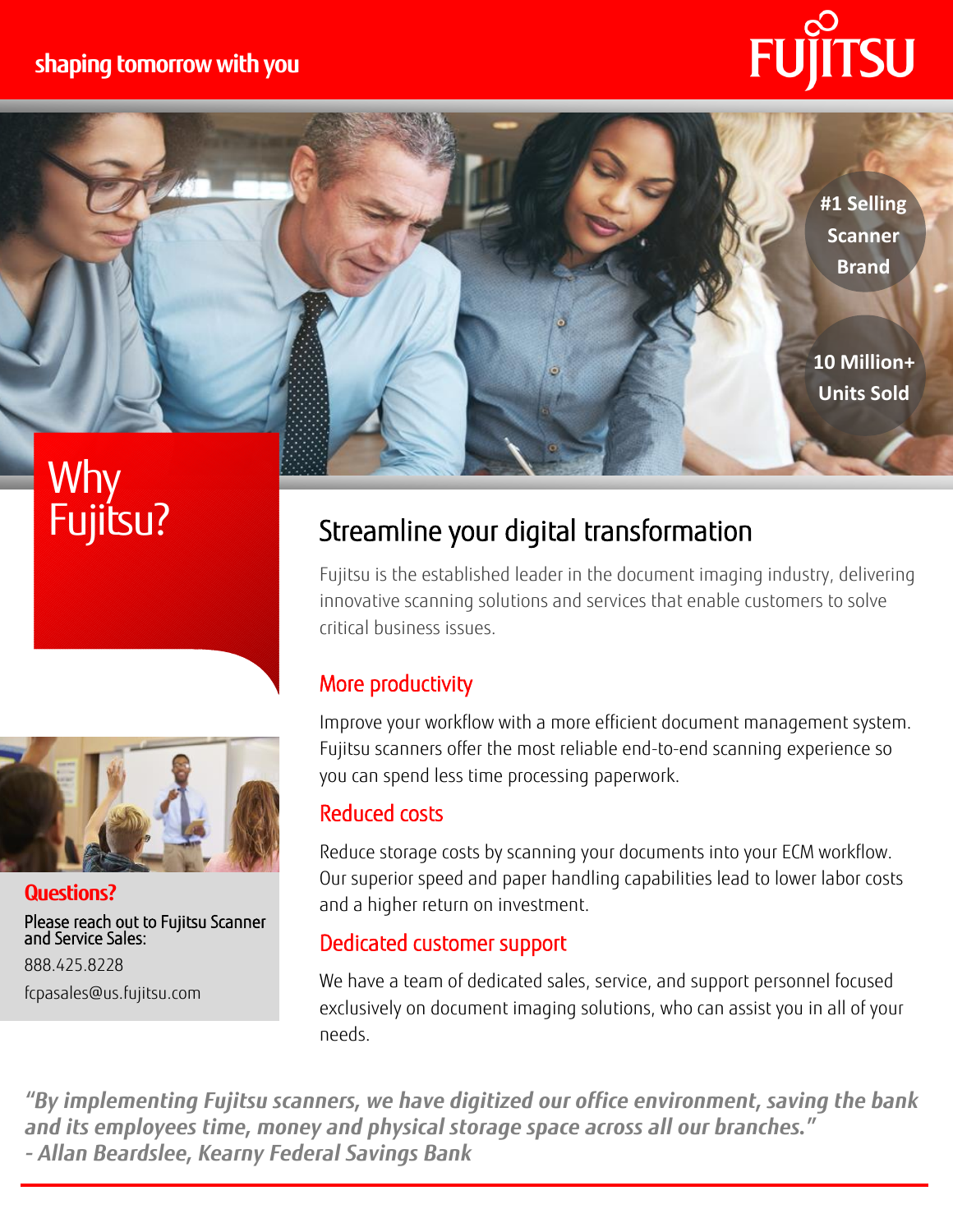

#### Advanced paper feeding

Fujitsu scanners offer advanced paper handling technology to protect your documents and process mixed paper batches with ease.

- Improved feeding and reduced paper jams compared to competitors
- Innovative technology for improved paper separation and quality control

| <b>Warranty Registration Card</b><br>News Jon Miwa<br>THE Office Manager<br>Company Name: Aitmit Art                                             | Data of Purchase 5/3/15<br>Product Category: [14 Mart Disk Drive       Magnets-Octoal Drive<br><b>N' Scientist</b><br>Product Model Number (required): 52.2.0 c                                                                                                                               | <b>FUJITSU</b>                                                                                                                                                                                                                                                                                                                                                                                                                                                                    |
|--------------------------------------------------------------------------------------------------------------------------------------------------|-----------------------------------------------------------------------------------------------------------------------------------------------------------------------------------------------------------------------------------------------------------------------------------------------|-----------------------------------------------------------------------------------------------------------------------------------------------------------------------------------------------------------------------------------------------------------------------------------------------------------------------------------------------------------------------------------------------------------------------------------------------------------------------------------|
| ANNIEL 12345 First Street<br>San Francisco CA 9<br>Phone 415-555-1010 Nat 415-5<br>Email:<br><b>Distantment</b><br>Type of Business Art Supplies | <b>Warranty Registration Card</b><br>Name: Jon Miwa<br>Time: Office Manager<br>Company Name: Acme Art<br>Address: 12345 First Street<br>San Francisco CA 94567<br>Phone: 415-555-1212 av. 415-555-1212<br>Fresh.<br>Department<br>Type of Business: Art Supplies<br>585109<br>123456789012948 | <b>FUITSU</b><br>Date of Parchase 3/3/13<br>Product Caledonic<br><b>JC</b> Sconner<br>Product Model Number (required): 52200<br>Product Secul Mureber (required): 522023456789JKL<br>Product Part Number 52202<br>Purchased Pujitsu product through (please specify):<br>D. System Integrator D. Value/Adriet Reserve D. Distributor<br>D Mell Order 36, Retailer Cl Other<br>Name:<br>Operating System. Win XD Pro<br>interface: DSCSI DVideo DVRS 3COher USB<br><b>PC Type:</b> |

#### Superior image quality

Get high quality scans on all of your documents — the first time around. Our built in software cleans up your scanned images for more accurate processing.

- High quality CCD cameras provide high resolution images, even for wrinkled documents
- Intelligent software cleans up unwanted marks and backgrounds, and reduces image file sizes for storage



#### Built to last

Fujitsu scanners are built with materials of the highest quality and are designed to last for years, scanning all types of documents, including plastic and embossed cards

 Less down time decreases IT support costs and increases productivity